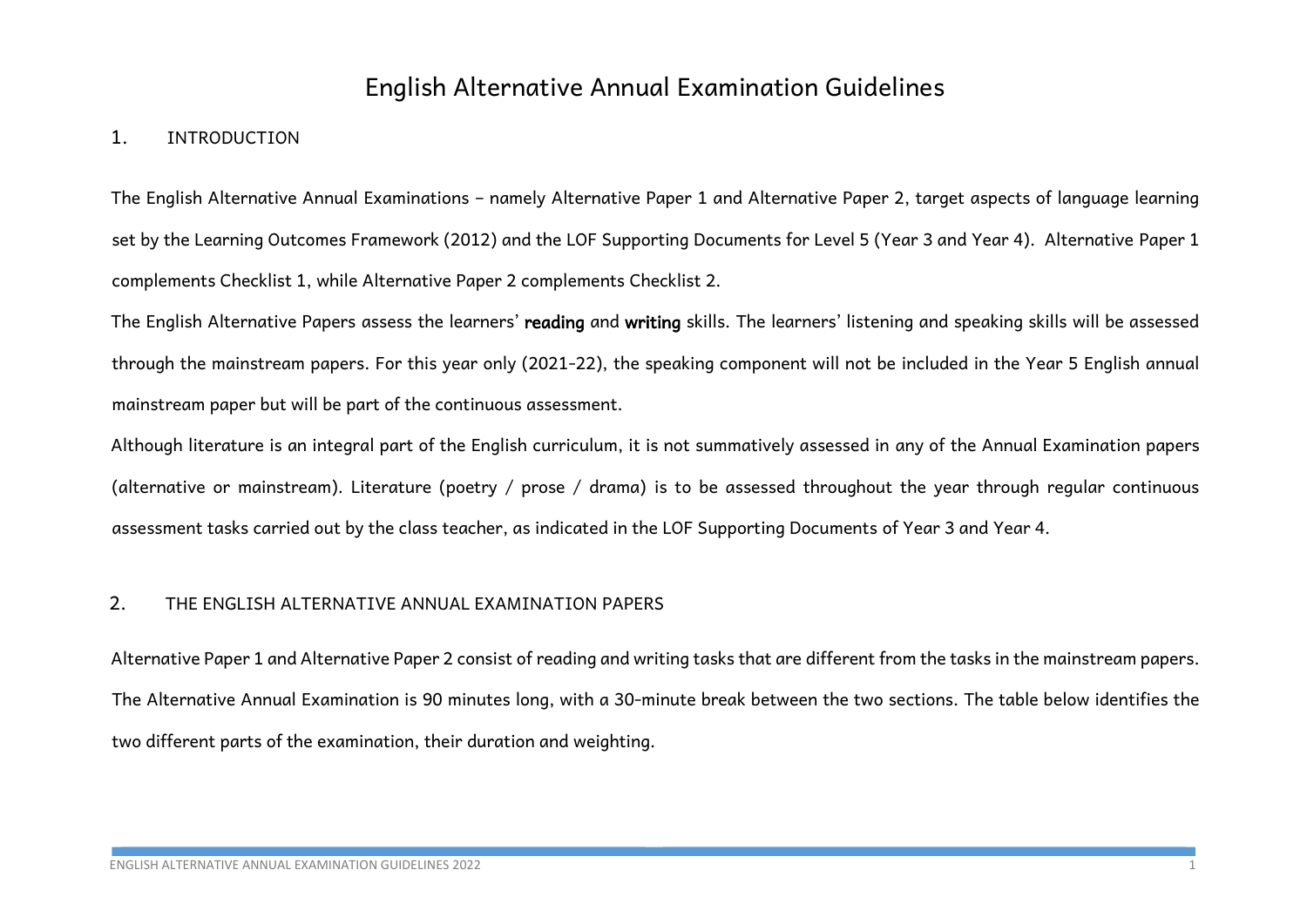| <b>ALTERNATIVE PAPER 1</b> |                                                                                                                                                                                                                                                                                             |                 |                    |                                 |  |
|----------------------------|---------------------------------------------------------------------------------------------------------------------------------------------------------------------------------------------------------------------------------------------------------------------------------------------|-----------------|--------------------|---------------------------------|--|
| <b>COMPONENT</b>           |                                                                                                                                                                                                                                                                                             | <b>DURATION</b> | <b>MARKS (100)</b> | <b>SUMMATIVE</b><br>EXAM (60%)* |  |
| <b>READING</b>             | Section A: Reading<br>A1: Reading at word level<br>A2: Reading at sentence level<br>A3: Reading a non-continuous / continuous text<br>A4: Reading non-continuous / continuous text                                                                                                          | 45 minutes      | 20                 | 12%                             |  |
| <b>BREAK (30 minutes)</b>  |                                                                                                                                                                                                                                                                                             |                 |                    |                                 |  |
| WRITING                    | Section B: Writing<br>B1: Writing at word level with a word bank<br>B2: Writing at word level with a word bank<br>B3: Short writing task at word level without support<br>B4: Short writing task at sentence level without support<br>B5: Long writing task at paragraph level with prompts | 45 minutes      | 40                 | 24%                             |  |

Table 1: Paper 1

\*The continuous assessment of the five language components (listening, reading, speaking, writing and literature) carried out throughout the scholastic year by the class teacher carry 40% of the final mark.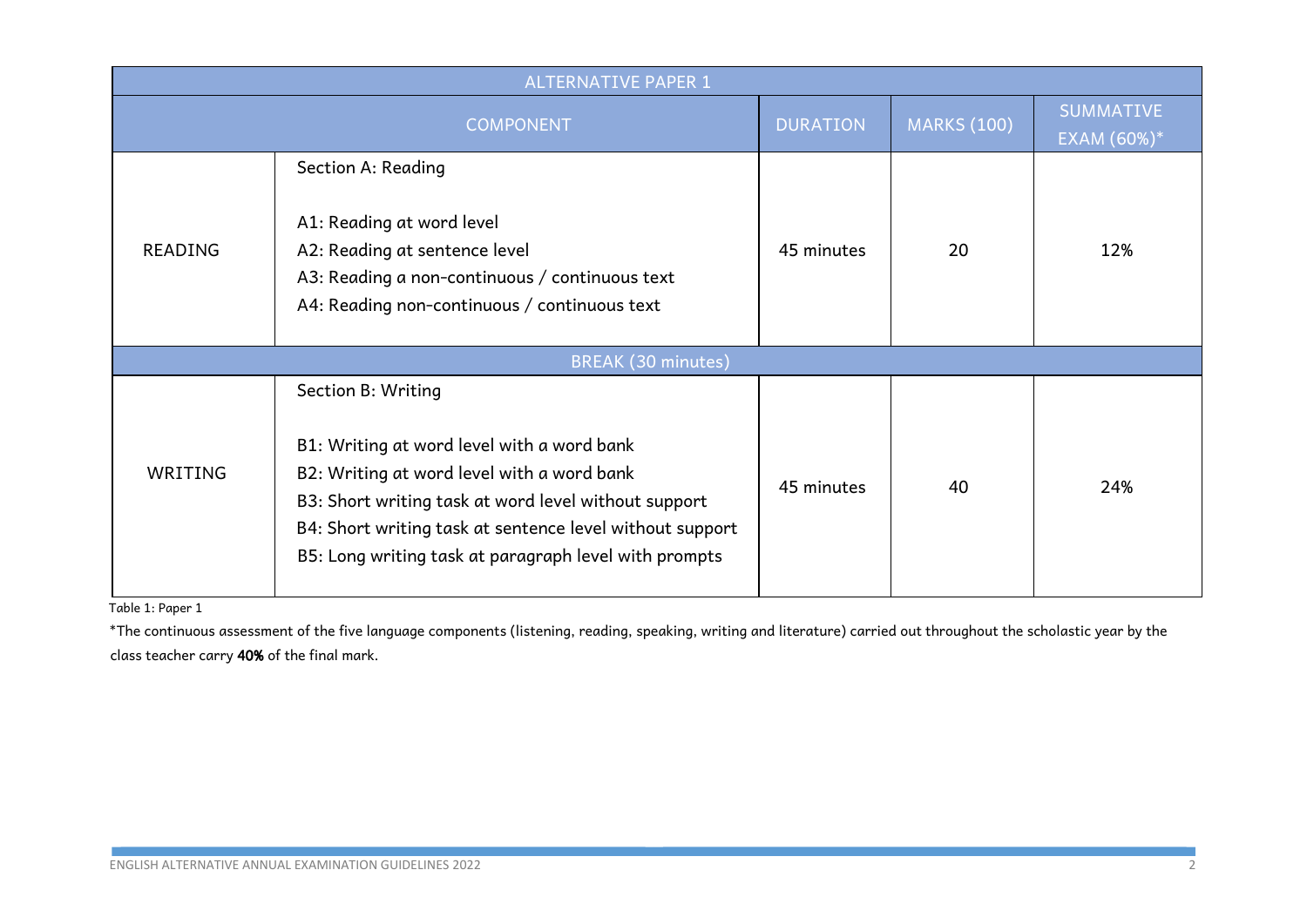| <b>ALTERNATIVE PAPER 2</b> |                                                                                                                                                                                                                                                                                          |                 |                    |                                    |  |  |
|----------------------------|------------------------------------------------------------------------------------------------------------------------------------------------------------------------------------------------------------------------------------------------------------------------------------------|-----------------|--------------------|------------------------------------|--|--|
| <b>COMPONENT</b>           |                                                                                                                                                                                                                                                                                          | <b>DURATION</b> | <b>MARKS (100)</b> | <b>SUMMATIVE</b><br>EXAM $(60%)^*$ |  |  |
| READING                    | Section A: Reading<br>A1: Reading a non-continuous / continuous text<br>A2: Reading a non-continuous / continuous text<br>A3: Reading a non-continuous / continuous text                                                                                                                 | 45 minutes      | 20                 | 12%                                |  |  |
| <b>BREAK (30 minutes)</b>  |                                                                                                                                                                                                                                                                                          |                 |                    |                                    |  |  |
| WRITING                    | Section B: Writing<br>B1: Writing at word level with a word bank<br>B2: Writing at word level with a word bank<br>B3: Short writing task at word level without support<br>B4: Short writing task at sentence level with support<br>B5: Long writing task at paragraph level with prompts | 45 minutes      | 40                 | 24%                                |  |  |

Table 2: Paper 2

\* The continuous assessment of the five language components (listening, reading, speaking, writing and literature) carried out throughout the scholastic year by the class teacher carry 40% of the final mark.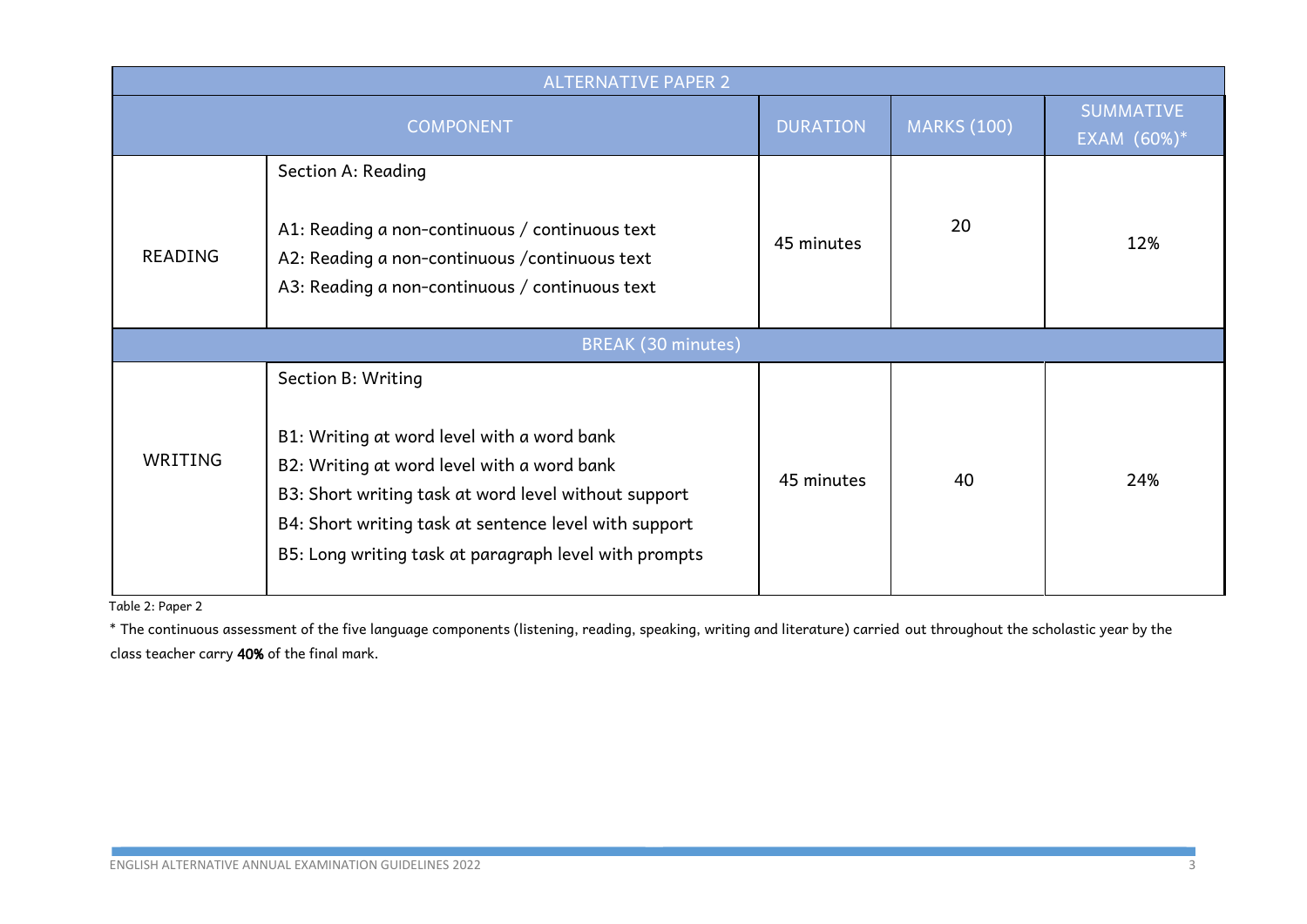## 3. READING AND WRITING

#### Section A: READING

Learners will be given four tasks in Paper 1 and three tasks in Paper 2. The texts can be continuous or non-continuous. The tasks aim to assess the learners' ability to understand different texts and use a range of comprehension strategies as specified in the LOF supporting document at Level 5 and in the reading performance indicators outlined in Checklist 1 and Checklist 2.

The range of topics is the same as in the Year 4 supporting document. The texts, which may or may not be related to each other, can be any of the following:

- o picture/s with / without a caption/s
- o diagram or picture or set of pictures with some text
- o notice/s; simple timetables and schedules
- o short texts such as tickets, receipts, messages, signs, posters and invitations
- o instructions or directions
- o extract from a newsletter / magazine / website
- o advertisements and blurbs

Learners might be asked to carry out any of the following tasks:

- o underlining
- o circling
- o ticking the correct answer
- o matching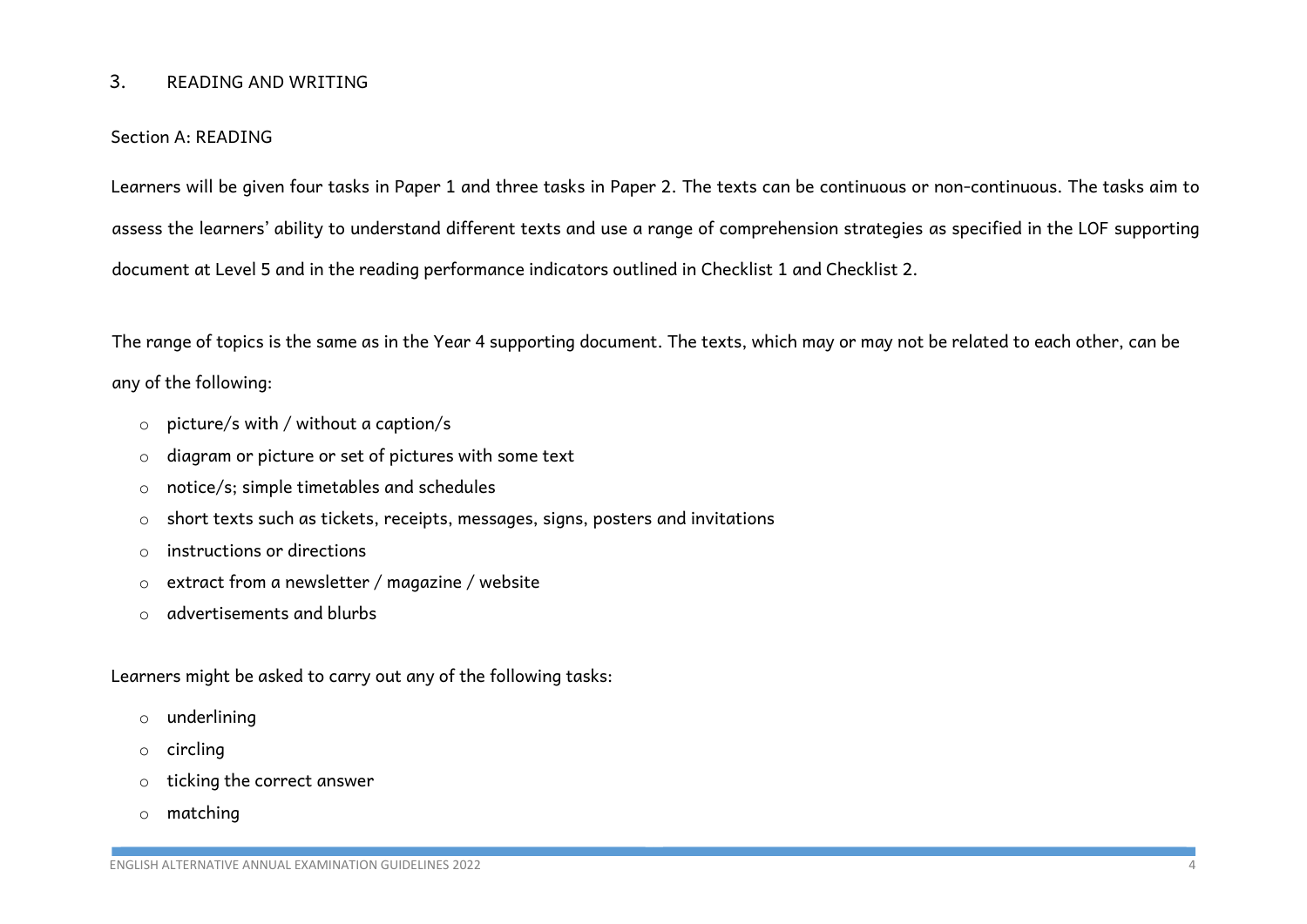- o marking statements True or False
- o writing words / phrases, dates, time or numbers in gaps
- o completing grids with information (information transfer)
- o sequencing
- o labelling pictures or simple diagrams
- o producing short-answer responses

Although learners will not be penalised for punctuation, spelling and grammatical errors in questions requiring constructed responses, teachers should still encourage learners to write legibly and accurately.

#### Section B: WRITING

In this part of the exam, learners are to complete five graded writing tasks which assess writing at word, sentence and paragraph level. Conventions of spelling, punctuation, and grammar apply in all writing tasks and will be assessed accordingly. Learners are awarded marks for their ability to communicate ideas / information clearly, fluently, accurately, effectively and relevantly.

An example of the marking criteria for writing can be found on page 8 of this document. The actual marking criteria specific to the relevant writing tasks will be provided to markers as part of the marking scheme.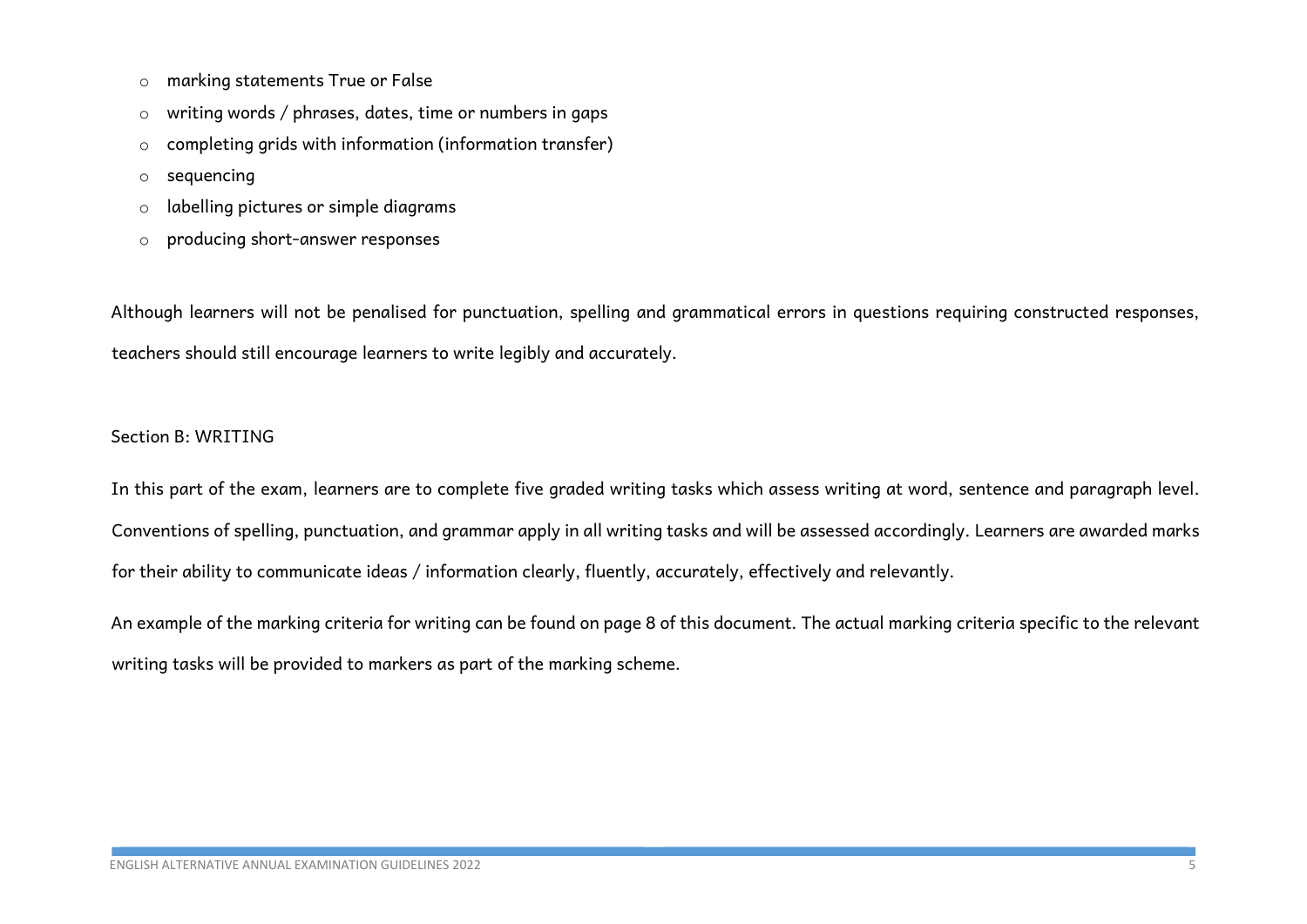### Writing Task 1 and Writing Task 2

In the first two tasks, there will be a focus on a particular language structure. For instance, learners might be asked to complete a recipe with missing verbs or complete directions with missing linking words. A word bank will be given for support in both tasks.

## Writing Task 3 and Writing Task 4

In the third writing task, learners will be assessed on writing single words in context. Word banks will not be provided in this task but visual support will be given. Learners might be asked to write lists or fill in gaps in a text.

In the fourth writing task, learners will be asked to write at sentence level. This task might include any of the following genres:

- o identity kit
- o filling in a form
- o invitation
- o message / note
- o caption/s
- o advert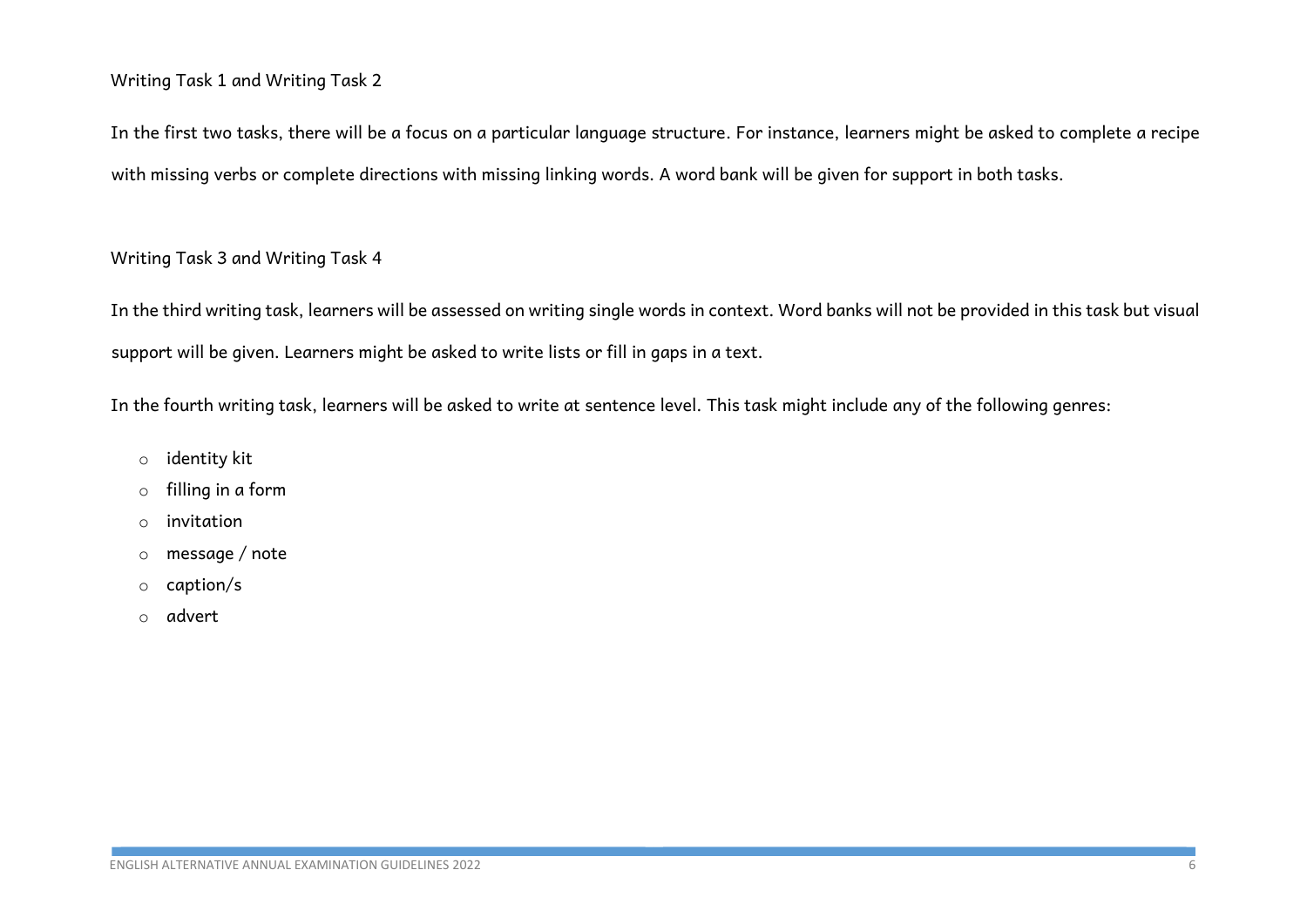## Writing Task 5

In the fifth task, learners will be given a choice of two titles and they are expected to choose one and write a paragraph. The genre of both titles will be the same, but the audience, purpose and lexical area might be different.

This task might include any of the following genres:

- o short story
- o recount
- o instructions
- o directions
- o postcard

The paper will include a space for planning and learners will be provided with prompts to help with their writing. Learners are encouraged to plan their writing. However, plans carry no marks. They are simply there to help the learners organise their ideas.

In Alternative Paper 1 learners are expected to write between 30 – 50 words.

In Alternative Paper 2 learners are expected to write between 50 - 70 words.

Learners are not to be penalised if they do not adhere to the word limit.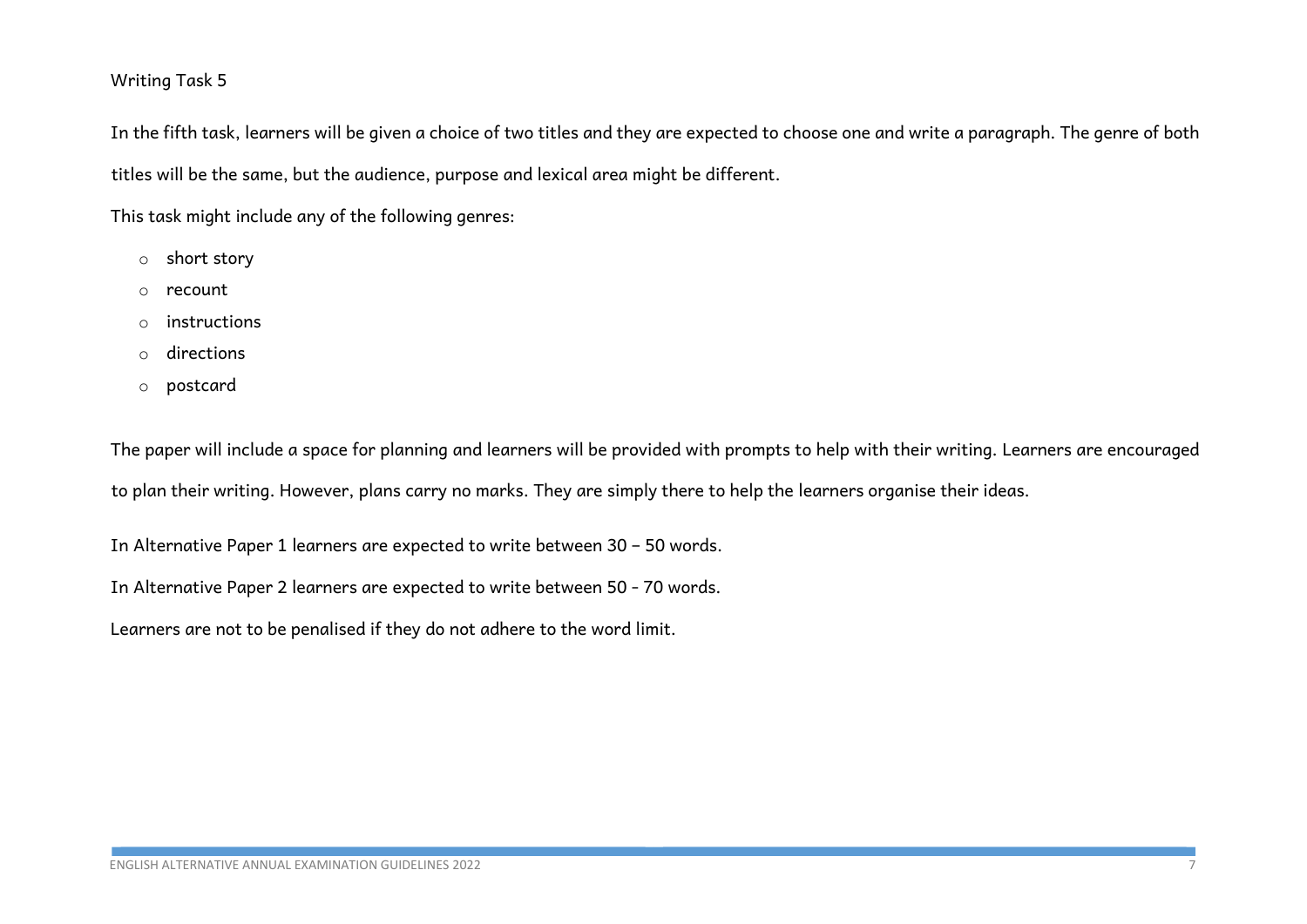|                           | $\overline{2}$                                                                                                |                                                                                                                                  | 0                                                                                                          |
|---------------------------|---------------------------------------------------------------------------------------------------------------|----------------------------------------------------------------------------------------------------------------------------------|------------------------------------------------------------------------------------------------------------|
| Grammar                   | Varied, complex and accurate grammatical<br>structures and syntax                                             | Limited and sometimes inaccurate grammatical<br>structures and syntax                                                            | Inaccurate grammatical structures and<br>syntax throughout                                                 |
| Spelling                  | Accurate spelling throughout                                                                                  | Adequate spelling with some errors<br>(up to 2 different mistakes)                                                               | Very poor spelling<br>(3 or more different mistakes)                                                       |
| Punctuation               | Accurate punctuation throughout                                                                               | Generally accurate punctuation<br>(up to 2 different mistakes)                                                                   | Inaccurate punctuation<br>(3 or more different mistakes)                                                   |
| Coherence<br>and Cohesion | Structured and organised writing                                                                              | Fairly accurate paragraph and sentence<br>structure                                                                              | Unstructured and disorganised writing                                                                      |
|                           | Cohesive devices are varied and link<br>together well.                                                        | Cohesive devices are quite varied and generally<br>correct.                                                                      | No or mistaken use of linking words or<br>phrases                                                          |
| Vocabulary                | Wide-ranging and appropriate vocabulary                                                                       | Good range and appropriate vocabulary                                                                                            | Very limited and inappropriate choice of<br>vocabulary                                                     |
|                           | Excellent choice of expression                                                                                | Good choice of expression                                                                                                        | Poor choice of expression                                                                                  |
| Relevance                 | Content is completely relevant and writing<br>follows given instructions / rubric.<br>Task is fully achieved. | Content is irrelevant at times and writing does<br>not always follow given instructions / rubric.<br>Task is partially achieved. | Content is irrelevant and writing does not<br>follow given instructions / rubric.<br>Task is not achieved. |